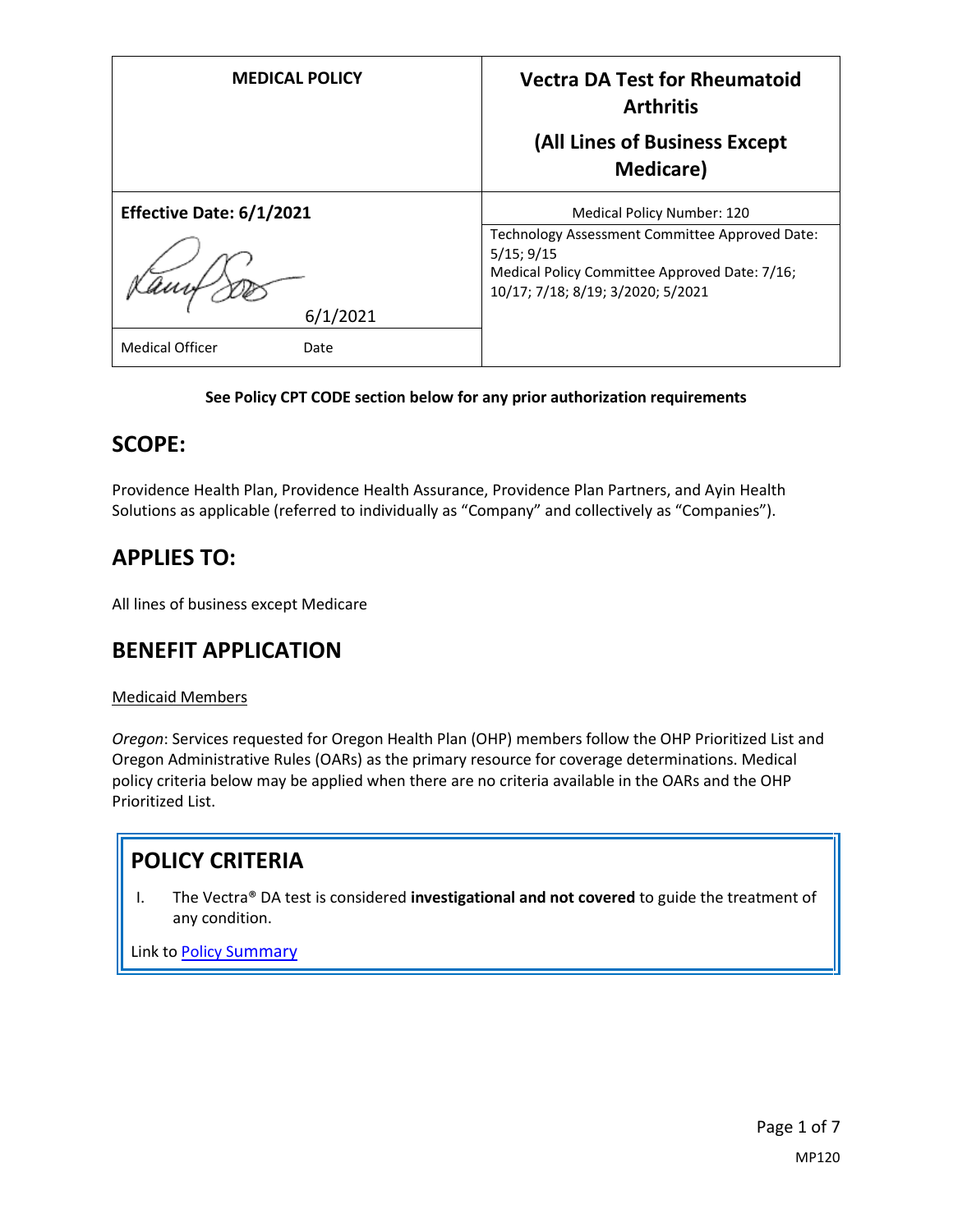**Medicare)**

# **CPT CODE**

| <b>All Lines of Business Except Medicare</b> |                                                                                                                                                                |
|----------------------------------------------|----------------------------------------------------------------------------------------------------------------------------------------------------------------|
| Not Covered                                  |                                                                                                                                                                |
| 81490                                        | Autoimmune (rheumatoid arthritis), analysis of 12 biomarkers using immunoassays,<br>utilizing serum, prognostic algorithm reported as a disease activity score |

# **DESCRIPTION**

### Rheumatoid Arthritis (RA)

Rheumatoid arthritis (RA) is a chronic, progressive, autoimmune disease that causes stretching of tendons and ligaments, and destruction of joint cartilage and bone, with consequent disability. RA is heterogeneous in terms of disease severity and age of onset. RA is the most common autoimmune inflammatory arthritis in adults, affecting > 1.3 million people in the United States alone.<sup>1,2</sup>

### Evaluation of RA

The clinical and laboratory tests used for the initial evaluation and diagnosis of RA are also used for monitoring and management of RA. These tools may include physical and radiographic examination of joints, serological analysis for certain biomarkers, and composite scores including the Disease Activity Score (DAS), Disease Activity Score employing 28 joint counts (DAS28), Simplified Disease Activity Index (SDAI), Clinical Disease Activity Index (CDAI), Routine Assessment of Patient Index Data 3 (RAPID3), and combinations with these such as DAS28-CRP and DAS28-ESR.<sup>1</sup>

### *Serological Tests*

Serologic analysis for RA evaluation include anti-cyclic citrullinated peptide (CCP) antibodies, rheumatoid factor (RF), C-reactive protein (CRP) and erythrocyte sedimentation rate (ESR). Both CRP and ESR levels appear to be negatively correlated with disease activity. However, analysis of ESR and CRP levels can be misleading since they indicate the presence of an inflammatory state and are not specific for RA. These tests are often positive in patients who have common conditions other than RA. In addition, ESR and CRP tests can also be negative despite the presence of clinically obvious inflammation.<sup>1</sup> Therefore, accurate and sensitive assays for monitoring disease activity for RA are currently being researched. One such assay is the Vectra DA test.

### *Vectra DA test. (Crescendo Bioscience Inc.)*

The Vectra DA test, by Myriad Genetics, Inc., is a multi-biomarker serological assay designed to aid in the assessment of disease activity in RA patients when used in conjunction with standard clinical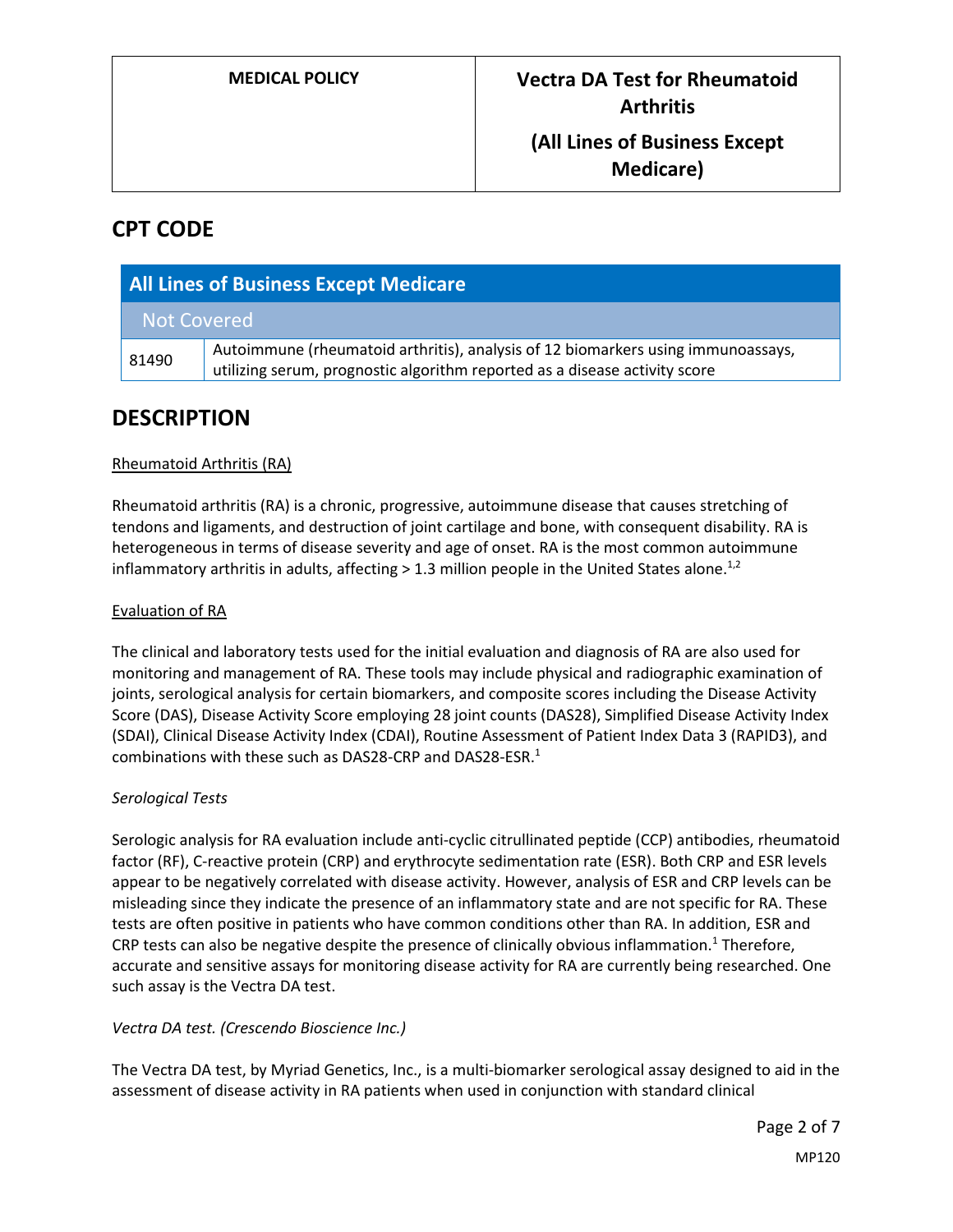## **(All Lines of Business Except Medicare)**

assessment.<sup>3</sup> This test is not intended or validated to diagnose RA. This test is marketed as a more complete assessment of disease activity, as it measures Vectra DA measures 12 biomarkers, including CRP, and combines them into a single composite score presumed to indicate RA disease activity.

The Vectra DA tests is proposed as a tool to be used in three clinical scenarios:

- 1. Assessing disease activity: When assessing patients with RA, the test is marketed to be used to provide an initial Vectra DA score, which provides a starting point to track RA disease activity over time. Subsequent use of the test can be used to measure subsequent interventions, with the goal of lowering disease activity.
- 2. Assessing risk of joint damage: The test is proposed as a potential tool to identify the risk for radiographic progression with Vectra DA. Patients with early RA who have high Vectra DA scores are suspected of being at higher risk of joint damage, while low to moderate scores may indicate lower risk.
- 3. Assessing response to therapy: Changes in Vectra DA scores may provide insight to help assess disease activity in response to several commonly used therapies, including methotrexate and biological therapies such as anti-TNF medications. $3$

# **REVIEW OF EVIDENCE**

A review of the ECRI, Hayes, Cochrane, and PubMed databases was conducted regarding the use of the Vectra DA test as a management tool for rheumatoid arthritis (RA). The evidence reviewed consisted of clinical studies that have reported outcomes of clinical validity (the clinical performance of the Vectra DA test) and clinical utility (how the results from the Vectra test altered management decisions and how those decisions improved outcomes including reductions in pain and swelling, improvements in functional status, and/or the reductions or prevention of joint damage). Below is a summary of the available evidence identified through March 2021.

### Systematic Reviews

• In 2019, Curtis and colleagues compared the MBDA score with the DAS28-CRP and CRP for predicting risk of radiographic progression in patients with rheumatoid arthritis.<sup>4</sup> Published studies of the MBDA score and radiographic progression with at least 100 patients per cohort were evaluated. In total, 5 cohorts were included for review (n=929). Radiographic progression was more frequent with increasing MBDA scores across all studies. Positive predictive value was generally similar using categories of MBDA score, DAS28-CRP or CRP, but negative predictive values were greater for MBDA score than DAS28-CRP or CRP. For patients cross-classified by MBDA score and DAS28-CRP, high vs. not-high, MBDA score significantly predicted radiographic progression independently of DAS28-CRP. While investigators concluded that MBDA score was a better predictor of radiographic progression than DAS28-CRP or CRP, the study did not validate MBDA findings with improved treatment outcomes.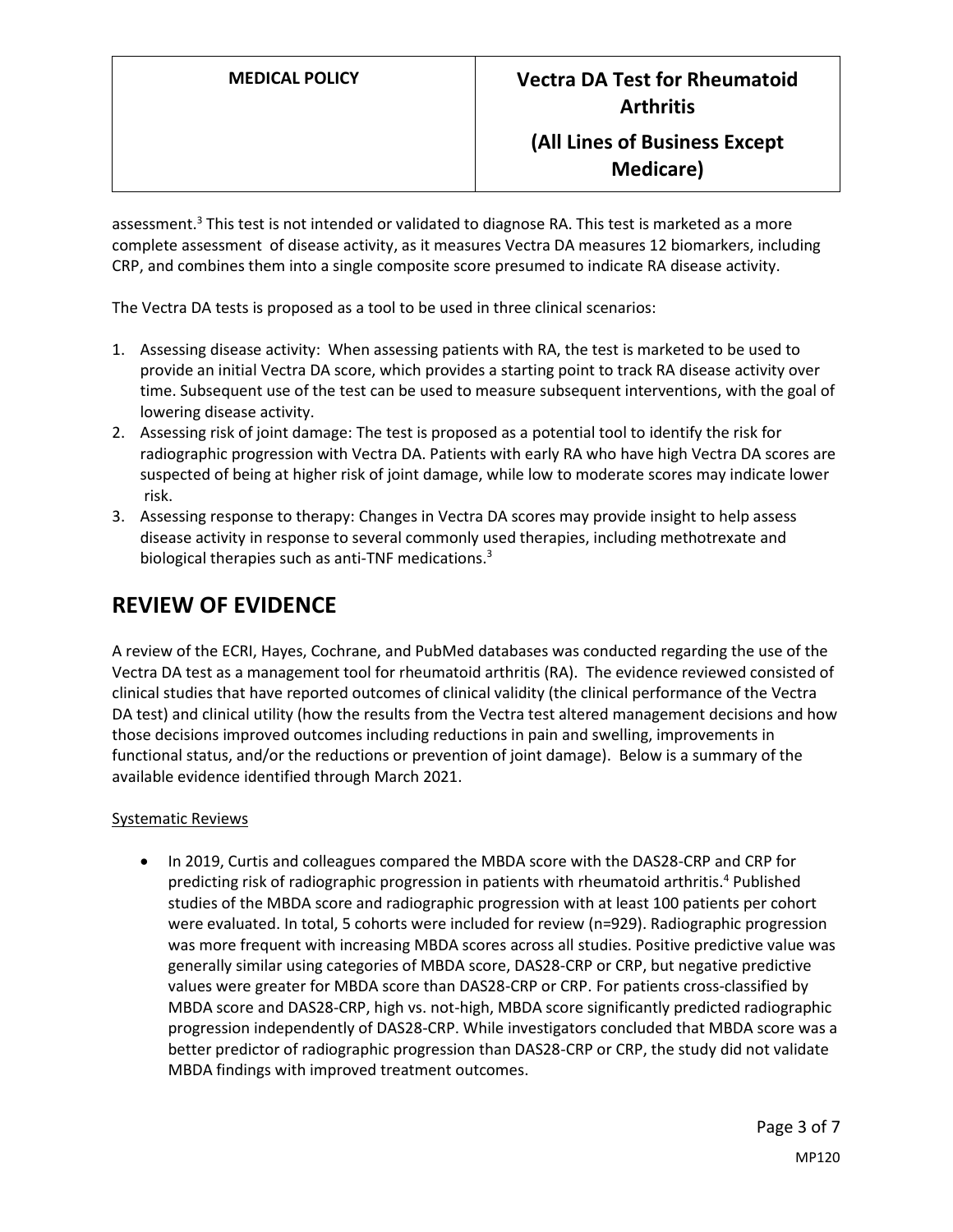In 2018, reviewed in 2021, Hayes published a review that evaluated the Vectra DA test for management of patients with rheumatoid arthritis.<sup>1</sup> Having searched the literature through January 2018, investigators reviewed 13 studies that evaluated the clinical validity of the Vectra test and its' ability to detect or predict RA disease activity and one study that evaluated the tests' influence on clinical management. Sample sizes of included studies ranged from 78 to 646 patients and follow-up durations ranged from none to two years. The review stated that although the body of evidence for clinical validity of the Vectra test was large in size, it was low in quality, and suffered from a number of limitations, including, "retrospective analysis, lack of radiographic assessment, small number of patients with disease progression, inadequate measures for comparing the accuracy of the Vectra test with other established tests, incomplete statistical analysis, findings limited to correlations only, no evaluation of the impact of this test on patient health outcomes, and insufficient or no follow-up." This body of evidence was inconsistent and conflicting regarding the accuracy of the Vectra test relative to established methods for assessment of RA disease activity. The one included study that assessed the influence of Vectra test results on treatment plans for 101 patients with RA, reported that 38% of patients had treatment plans that were altered in response to results of the Vectra test.<sup>5</sup> However, the review stated that the study "does not provide reliable evidence of efficacy since it did not involve any follow-up to assess the influence of these changes on health outcomes and it did not compare the Vectra test with other methods of RA disease activity assessment to determine whether they would have had similar influences on patient management." Hayes provided a **rating of "D2"** for the use of the Vectra test for management of patients with RA, stating that additional well-designed study are needed.

Since the publication of the Hayes review, no additional studies have been identified that address the use of the Vectra DA test for any clinical scenario for RA, including but not limited to assessing disease activity, risk of joint damage or response to therapy.

 In 2018, Johnson and colleagues conducted a systematic review and meta-analysis evaluating the correlation of the multi-biomarker disease activity (MBDA) score with other rheumatoid arthritis disease activity measures.<sup>6</sup> Independent investigators systematically searched the literature through March 2017, identified eligible studies, assessed study quality, extracted data and pooled results. Correlation of the MBDA with composite RA disease activity measures were pooled with random-effects meta-analyses. In total, 8 studies were included for review (n =3,242 assays) reporting correlations of the MBDA with RA disease activity measures. Pooled analysis indicated that MBDA demonstrated modest correlations with the Disease Activity Score in 28 joints using the C-reactive protein level (DAS28-CRP) and the erythrocyte sedimentation rate. Weaker associations were reported with the Simplified Disease Activity Index and Clinical Disease Activity Index. Limitations included manufacturer funding of most studies included for review, and inconsistent reporting of sample handling. Investigators concluded that while the MBDA can complement existing RA disease activity measures, additional studies assessing clinical validity and utility are warranted.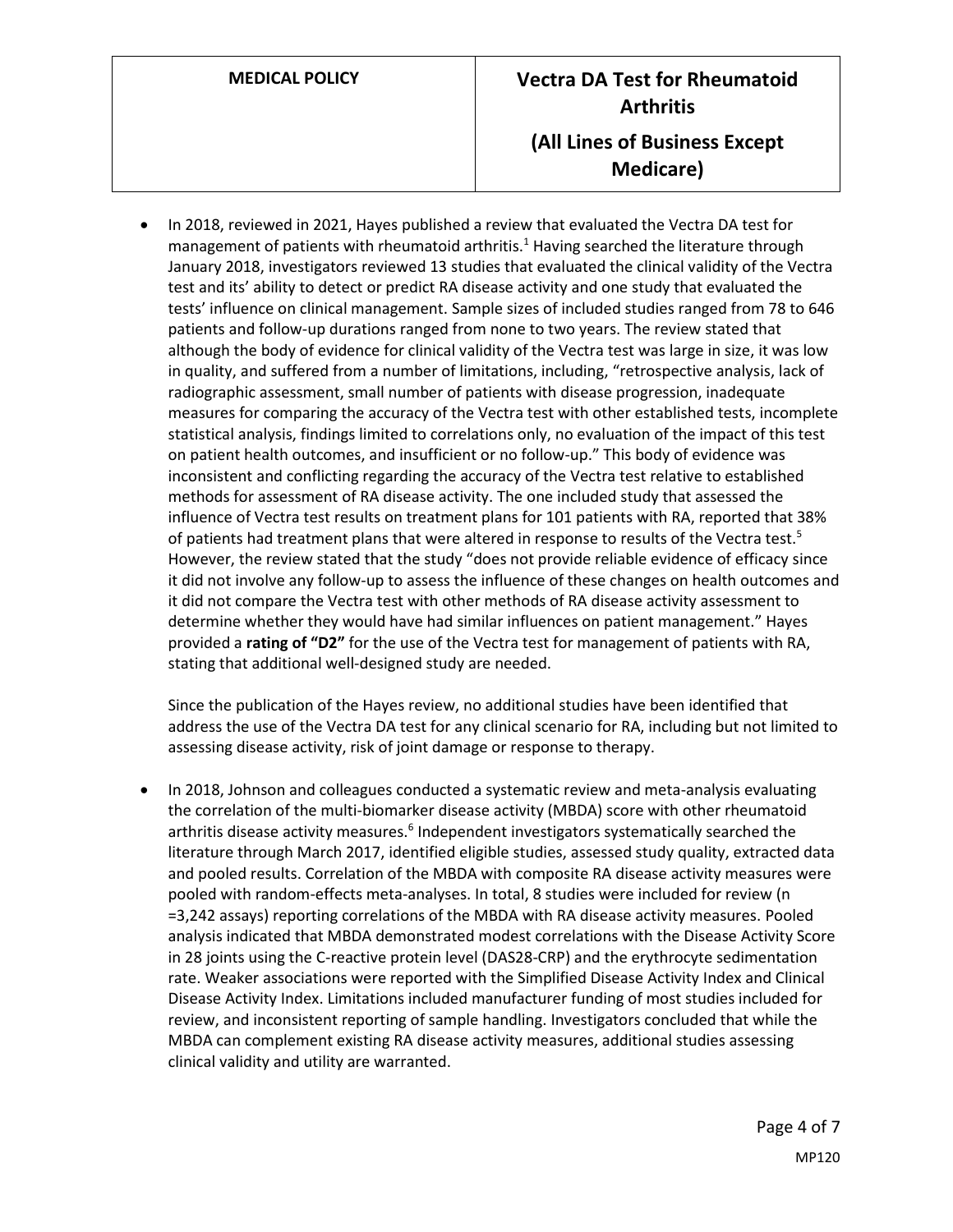#### Non-randomized Studies

 In 2019, Curtis and colleagues conducted a retrospective cohort study to evaluate the clinical utility of the MBDA test for the management of rheumatoid arthritis.<sup>7</sup> Using retrospective Medicare data, investigators linked RA patients to their MBDA test result, and reported initiation of a biologic or Janus kinase (JAK) inhibitor in the 6 months following MBDA testing. Authors then conducted a multivariable adjustment to evaluate the likelihood of patients adding or switching biologic/JAK inhibitor. The outcome of interest was future RA medication failure, defined by the necessity to change RA medications. Among 60,596 RA patients with MBDA testing, the proportion of patients adding or switching biologics/JAK inhibitor among those not already taking a biologic/JAK inhibitor was 9.0% for patients with low MBDA scores, 11.8% for patients with moderate MBDA scores, and 19.7% for patients with high MBDA scores. Compared to those with low disease MBDA scores, the likelihood of switching was 1.51-fold greater (95% CI 1.35–1.69) for patients with moderate MBDA scores, and 2.62 (2.26–3.05) for patients with high MBDA scores. Investigators concluded that patients with RA who had higher MBDA scores were more likely to add (or switch) biologics or JAK inhibitors compared to patients who were tested and had lower MBDA scores. Limitations include the study's retrospective design, lack of randomization, the diversity of clinical scenarios prompting testing, and unclear clinical utility (i.e. it is unclear whether clinicians switched therapies due to the MBDA test result).

# **CLINICAL PRACTICE GUIDELINES**

### American College of Rheumatology (ACR)

In 2019, the ACR updated an evidence-based clinical practice guideline addressing the management of rheumatoid arthritis. A systematic review identified 11 measures that fulfilled a minimum standard for regular use in most clinic setting, and 5 measures were recommended: the Disease Activity Score in 28 Joints with Erythrocyte Sedimentation Rate or C‐Reactive Protein Level, Clinical Disease Activity Index, Simplified Disease Activity Index, Routine Assessment of Patient Index Data 3, and Patient Activity Scale‐ II. Vectra DA was found to meet minimum standard.<sup>8</sup>

### <span id="page-4-0"></span>**POLICY SUMMARY**

There is insufficient evidence of clinical validity to support the use of the Vectra DA test to guide treatment for any indication, including RA. The published data is conflicting as to whether or not the Vectra DA test performs as well as single biomarkers for assessing RA disease activity, risk of joint damage or response to therapy. There is a paucity of evidence indicating that treatment decisions can be influenced by the Vectra DA test MBDA scores and improve net health outcomes in patients with RA. The studies evaluating the clinical utility of the Vectra DA test are limited by the study design, using archived serum samples, simulated cases, or physician surveys, and did not report any health outcomes. In addition, there are no randomized controlled trials that compare use of the Vectra DA test to any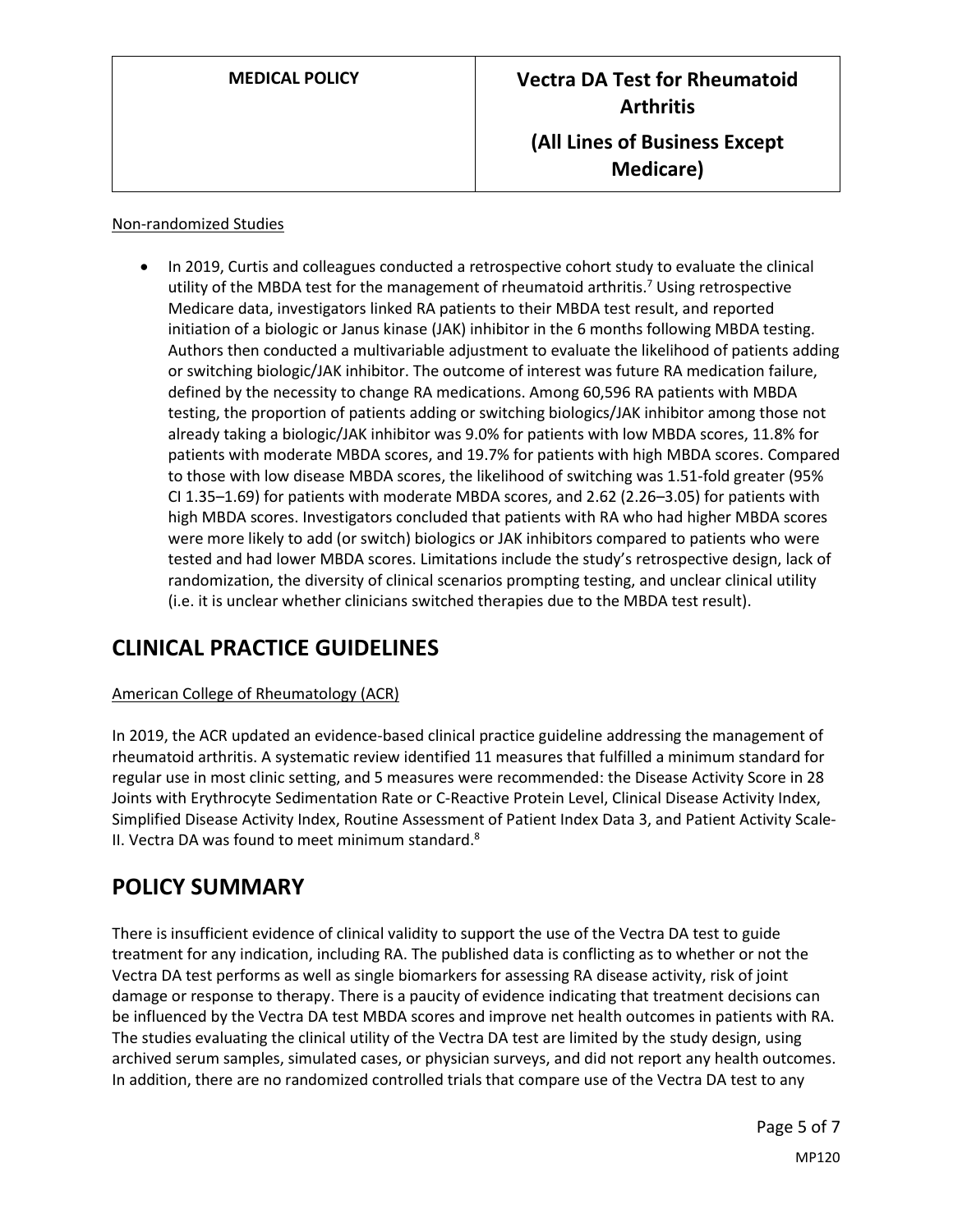**Medicare)**

currently employed methods or tools for measuring disease activity, including the commonly used DAS28 composite test. Therefore, Vectra DA tests are considered investigational.

# **INSTRUCTIONS FOR USE**

Company Medical Policies serve as guidance for the administration of plan benefits. Medical policies do not constitute medical advice nor a guarantee of coverage. Company Medical Policies are reviewed annually and are based upon published, peer-reviewed scientific evidence and evidence-based clinical practice guidelines that are available as of the last policy update. The Companies reserve the right to determine the application of Medical Policies and make revisions to Medical Policies at any time. Providers will be given at least 60-days' notice of policy changes that are restrictive in nature.

The scope and availability of all plan benefits are determined in accordance with the applicable coverage agreement. Any conflict or variance between the terms of the coverage agreement and Company Medical Policy will be resolved in favor of the coverage agreement.

## **REGULATORY STATUS**

### Mental Health Parity Statement

Coverage decisions are made on the basis of individualized determinations of medical necessity and the experimental or investigational character of the treatment in the individual case. In cases where medical necessity is not established by policy for specific treatment modalities, evidence not previously considered regarding the efficacy of the modality that is presented shall be given consideration to determine if the policy represents current standards of care.

## **REFERENCES**

- 1. Hayes Inc. Vectra DA Test (Crescendo Bioscience Inc.) for Management of Patients with Rheumatoid Arthritis. Publsihed 1/25/2019. Reviewed 2/21/2021. [https://evidence.hayesinc.com/report/dir.vectrada2652.](https://evidence.hayesinc.com/report/dir.vectrada2652) Accessed 3/23/2021.
- 2. Anderson J, Caplan L, Yazdany J, et al. Rheumatoid arthritis disease activity measures: American College of Rheumatology recommendations for use in clinical practice. *Arthritis care & research.*  2012;64(5):640-647[. https://www.ncbi.nlm.nih.gov/pmc/articles/PMC4028066/](https://www.ncbi.nlm.nih.gov/pmc/articles/PMC4028066/)
- 3. Myriad Genetics Inc. Rheumatoid arthritis. Vectra[. https://myriad.com/products](https://myriad.com/products-services/rheumatoid-arthritis/vectra-da/)[services/rheumatoid-arthritis/vectra-da/.](https://myriad.com/products-services/rheumatoid-arthritis/vectra-da/) Accessed 3/23/2021.
- 4. Curtis JR, Brahe CH, Østergaard M, et al. Predicting risk for radiographic damage in rheumatoid arthritis: comparative analysis of the multi-biomarker disease activity score and conventional measures of disease activity in multiple studies. *Current medical research and opinion.* 2019:1- 11.